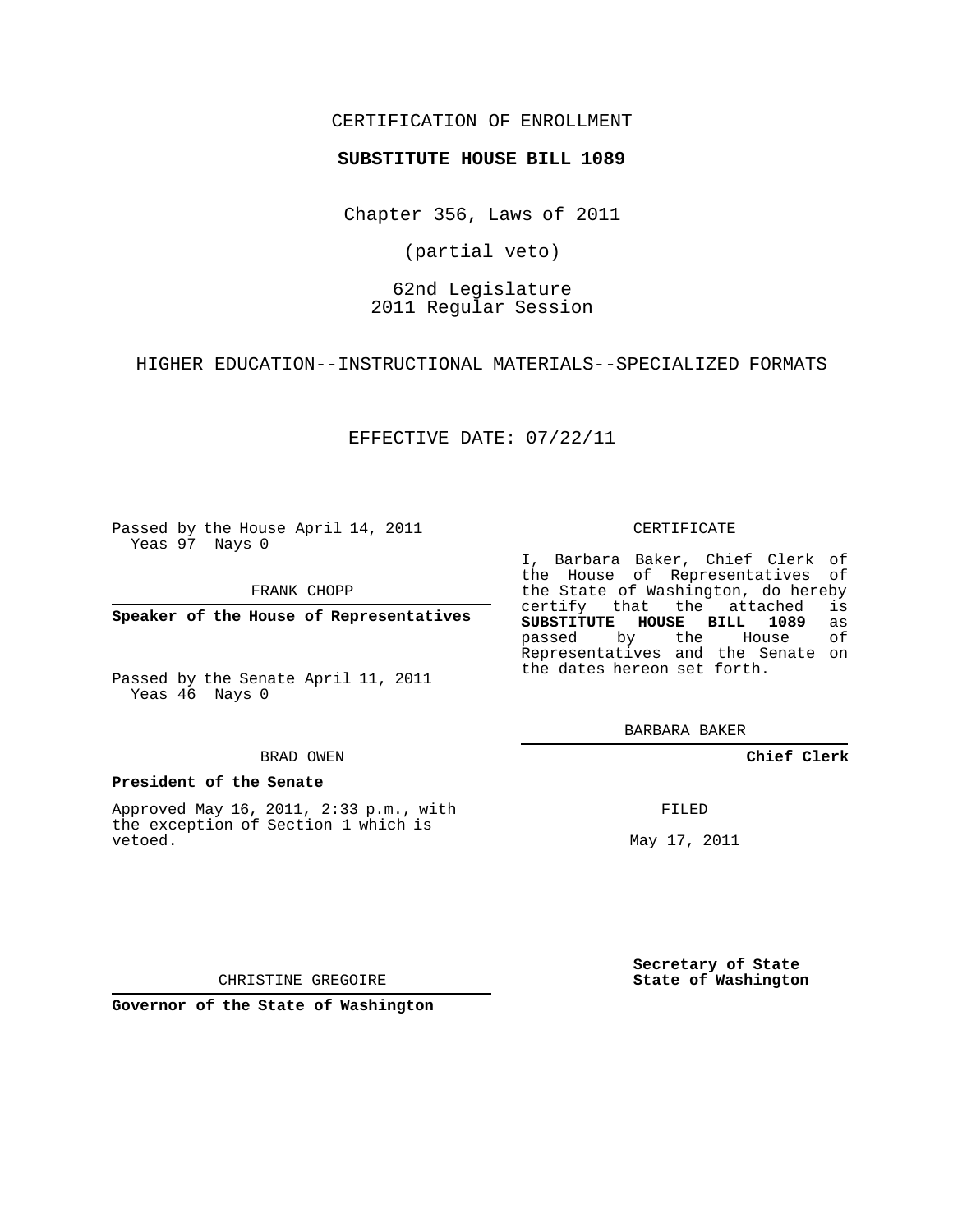# **SUBSTITUTE HOUSE BILL 1089** \_\_\_\_\_\_\_\_\_\_\_\_\_\_\_\_\_\_\_\_\_\_\_\_\_\_\_\_\_\_\_\_\_\_\_\_\_\_\_\_\_\_\_\_\_

\_\_\_\_\_\_\_\_\_\_\_\_\_\_\_\_\_\_\_\_\_\_\_\_\_\_\_\_\_\_\_\_\_\_\_\_\_\_\_\_\_\_\_\_\_

AS AMENDED BY THE SENATE

Passed Legislature - 2011 Regular Session

**State of Washington 62nd Legislature 2011 Regular Session**

**By** House Higher Education (originally sponsored by Representative McCoy)

READ FIRST TIME 02/11/11.

 AN ACT Relating to instructional materials provided in a specialized format version; amending RCW 28B.10.916; and creating a new section.

BE IT ENACTED BY THE LEGISLATURE OF THE STATE OF WASHINGTON:

 *\*NEW SECTION. Sec. 1. The legislature finds that the knowledge, skill, and ability to succeed both academically and later in a chosen profession are accumulated through myriad sources, including instructional materials. Therefore, it is the intent of the legislature to ensure that students provided with instructional materials pursuant to RCW 28B.10.916 be permitted to retain those materials if they so desire. \*Sec. 1 was vetoed. See message at end of chapter.*

 **Sec. 2.** RCW 28B.10.916 and 2004 c 46 s 1 are each amended to read as follows:

 (1) An individual, firm, partnership or corporation that publishes or manufactures instructional materials for students attending any public or private institution of higher education in the state of Washington shall provide to the public or private institution of higher education, for use by students attending the institution, any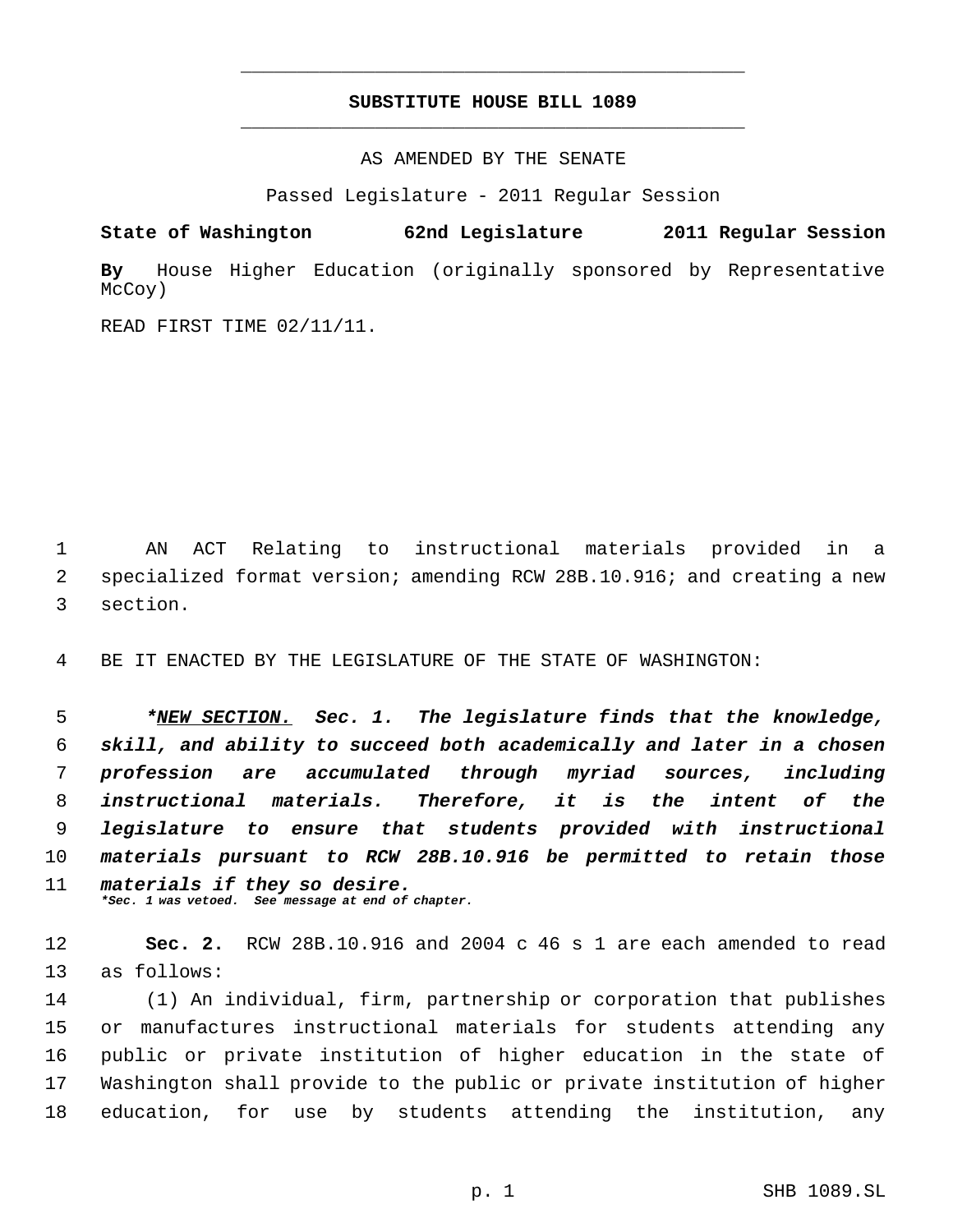instructional material in an electronic format mutually agreed upon by the publisher or manufacturer and the public or private institution of higher education. Computer files or electronic versions of printed instructional materials shall be provided; video materials must be captioned or accompanied by transcriptions of spoken text; and audio materials must be accompanied by transcriptions. These supplemental materials shall be provided to the public or private institution of higher education at no additional cost and in a timely manner, upon receipt of a written request as provided in subsection (2) of this section.

(2) A written request for supplemental materials must:

 (a) Certify that a student with a print access disability attending or registered to attend a public or participating private institution of higher education has purchased the instructional material or the public or private institution of higher education has purchased the instructional material for use by a student with a print access disability;

 (b) Certify that the student has a print access disability that substantially prevents him or her from using standard instructional materials;

 (c) Certify that the instructional material is for use by the student in connection with a course in which he or she is registered or enrolled at the public or private institution of higher education; and

 (d) Be signed by the coordinator of services for students with disabilities at the public or private institution of higher education or by the college or campus official responsible for monitoring 27 compliance with the Americans with disabilities act of 1990 (42 U.S.C. 12101 et seq.) at the public or private institution of higher education.

 (3) An individual, firm, partnership or corporation specified in subsection (1) of this section may also require that, in addition to the requirements in subsection (2) of this section, the request include a statement signed by the student agreeing to both of the following:

 (a) He or she will use the instructional material provided in specialized format solely for his or her own educational purposes; and (b) He or she will not copy or duplicate the instructional material provided in specialized format for use by others.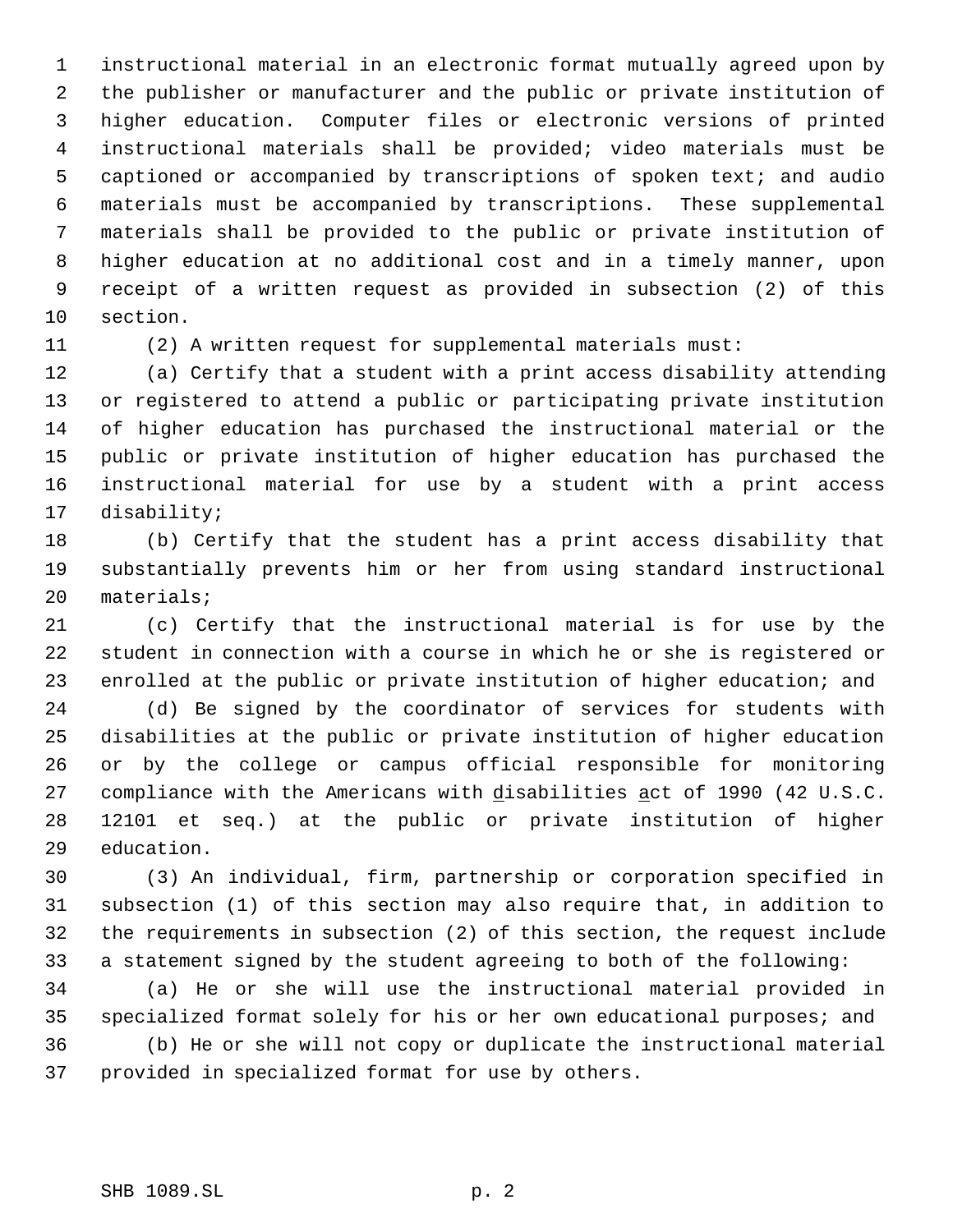(4) A public or private institution of higher education that 2 provides a specialized format version of instructional material pursuant to this section may not require that the student return the 4 specialized format version of the instructional material, except that 5 if the institution has determined that it is not required to allow the student to retain the material under the Americans with disabilities 7 act or other applicable laws, and the material was translated or transcribed into a specialized format at the expense of the institution 9 and the cost to reproduce a copy of the translation or transcription is greater than one hundred dollars, the institution may require that the student return the specialized format version.

 (5) If a public or private institution of higher education provides a student with the specialized format version of an instructional material, the media must be copy-protected or the public or private institution of higher education shall take other reasonable precautions to ensure that students do not copy or distribute specialized format 17 versions of instructional materials in violation of the copyright 18 revision( $(\theta)$ ) act of 1976, as amended (17 U.S.C. Sec. 101 et seq.).

19  $((+5+))$   $(6)$  For purposes of this section:

 (a) "Instructional material or materials" means textbooks and other materials that are required or essential to a student's success in a postsecondary course of study in which a student with a disability is enrolled. The determination of which materials are "required or essential to student success" shall be made by the instructor of the course in consultation with the official making the request in 26 accordance with guidelines issued pursuant to subsection  $((+9))$  (10) of this section. The term specifically includes both textual and nontextual information.

 (b) "Print access disability" means a condition in which a person's independent reading of, reading comprehension of, or visual access to materials is limited or reduced due to a sensory, neurological, cognitive, physical, psychiatric, or other disability recognized by state or federal law. The term is applicable, but not limited to, persons who are blind, have low vision, or have reading disorders or physical disabilities.

 (c) "Structural integrity" means all instructional material, including but not limited to the text of the material, sidebars, the table of contents, chapter headings and subheadings, footnotes,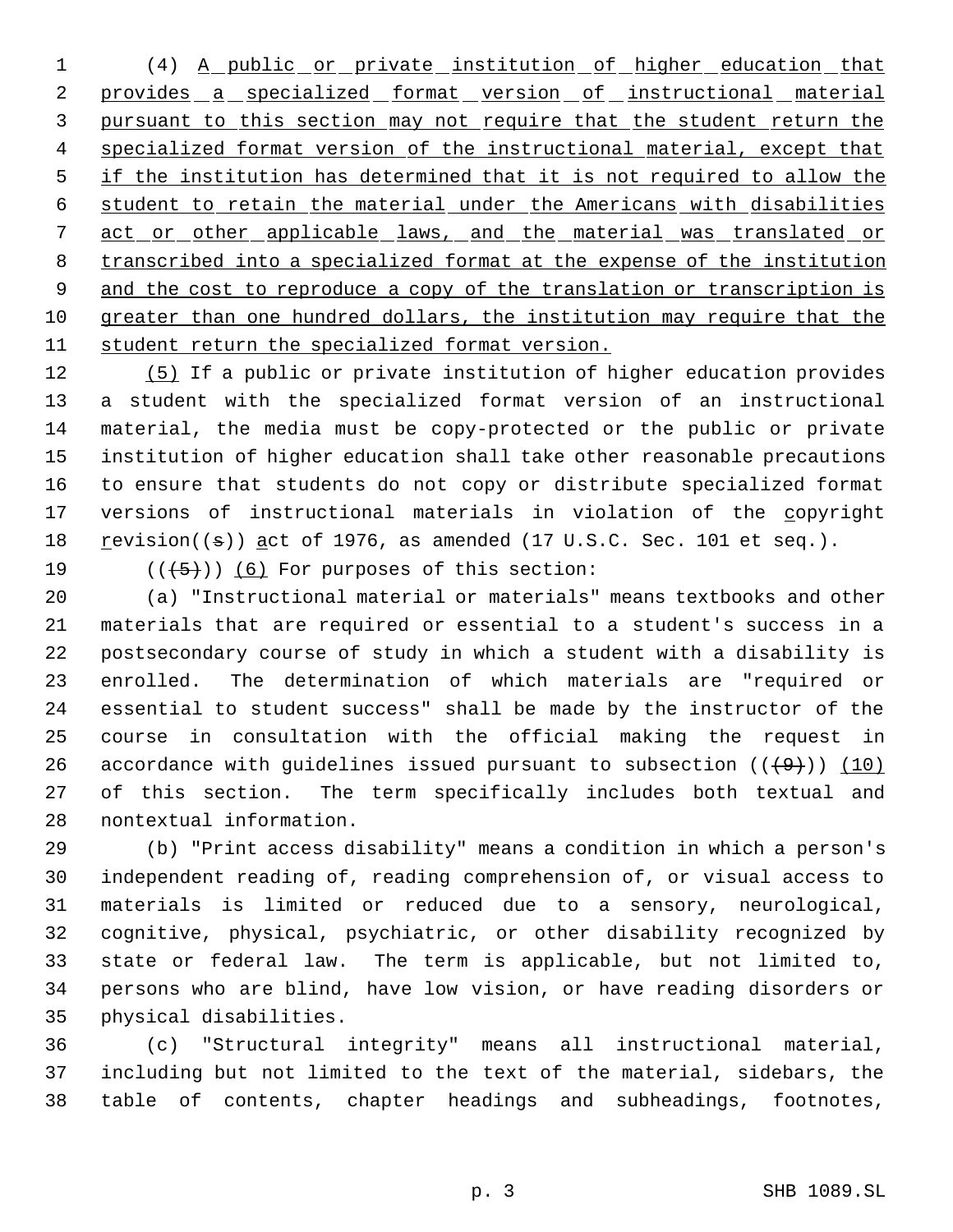indexes, glossaries, graphs, charts, illustrations, pictures, equations, formulas, and bibliographies. Structural order of material shall be maintained. Structural elements, such as headings, lists, and tables must be identified using current markup and tools. If good faith efforts fail to produce an agreement between the publisher or manufacturer and the public or private institution of higher education, as to an electronic format that will preserve the structural integrity of instructional materials, the publisher or manufacturer shall provide the instructional material in a verified and valid HTML format and shall preserve as much of the structural integrity of the instructional materials as possible.

 (d) "Specialized format" means Braille, audio, or digital text that is exclusively for use by blind or other persons with print access disabilities.

 $((+6))$   $(7)$  Nothing in this section is to be construed to prohibit a public or private institution of higher education from assisting a student with a print access disability through the use of an electronic version of instructional material gained through this section or by transcribing or translating or arranging for the transcription or translation of the instructional material into specialized formats that provide persons with print access disabilities the ability to have increased independent access to instructional materials. If such specialized format is made, the public or private institution of higher education may share the specialized format version of the instructional material with other students with print access disabilities for whom the public or private institution of higher education is authorized to request electronic versions of instructional material. The addition of captioning to video material by a Washington public or private institution of higher education does not constitute an infringement of copyright.

 $((+7)$ ) (8) A specialized format version of instructional materials developed at one public or private institution of higher education in Washington state may be shared for use by a student at another public or private institution of higher education in Washington state for whom the latter public or private institution of higher education is authorized to request electronic versions of instructional material.

(( $(8)$ )) (9) Nothing in this section shall be deemed to authorize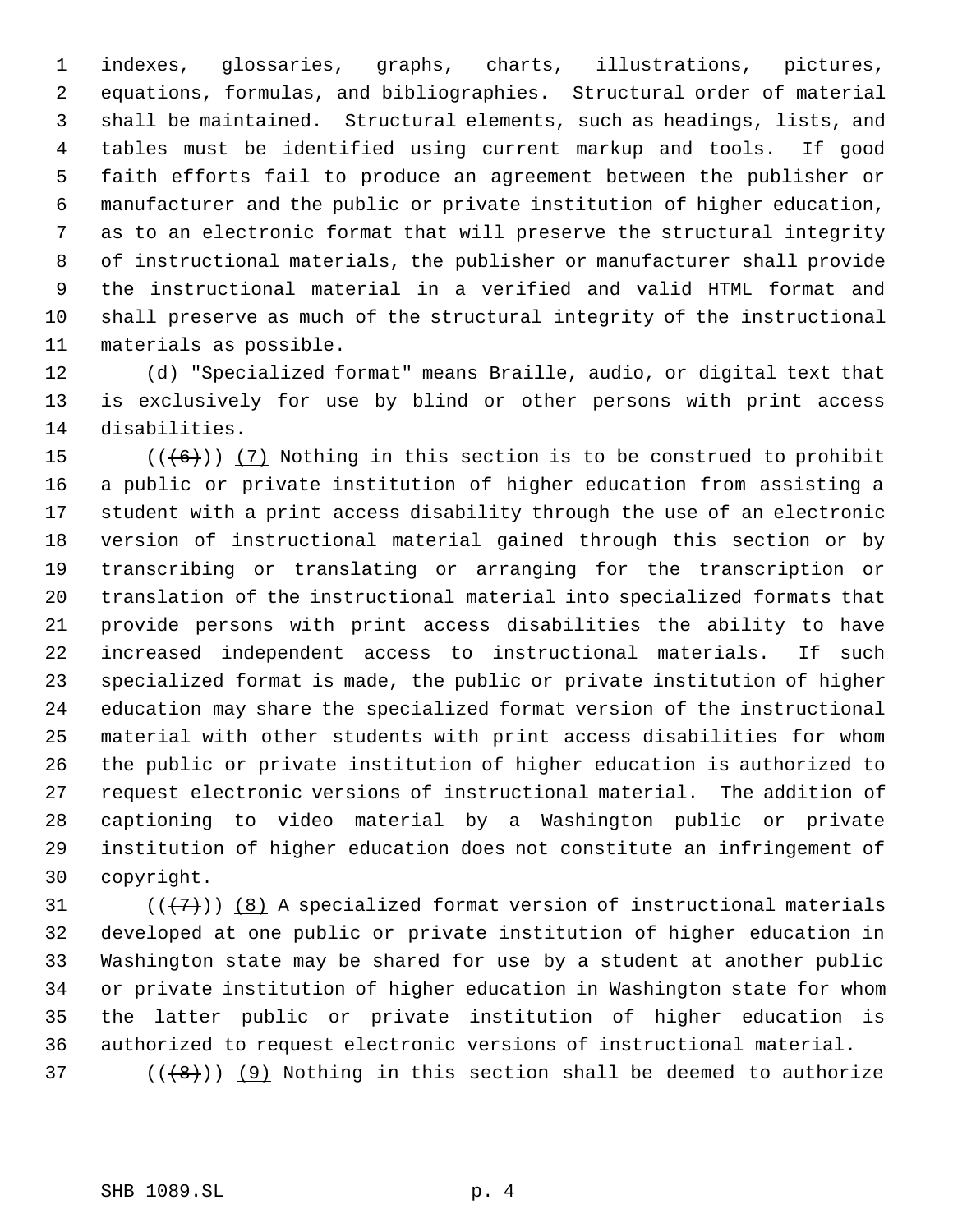1 any use of instructional materials that would constitute an 2 infringement of copyright under the copyright revision act of 1976, as 3 amended (17 U.S.C. Sec. 101 et seq.).

 ( $(\frac{49}{10})$  The governing boards of public and participating private institutions of higher education in Washington state shall each adopt guidelines consistent with this section for its implementation and administration. At a minimum, the guidelines shall address all of the following:

 9 (a) The designation of materials deemed "required or essential to 10 student success";

11 (b) The determination of the availability of technology for the 12 conversion of materials pursuant to subsection  $((+4))$  (5) of this 13 section and the conversion of mathematics and science materials 14 pursuant to subsection  $((+5))$  (6)(c) of this section;

15 (c) The procedures and standards relating to distribution of files 16 and materials pursuant to this section;

 (d) The guidelines shall include procedures for granting exceptions when it is determined that an individual, firm, partnership or corporation that publishes or manufactures instructional materials is not technically able to comply with the requirements of this section; 21 and

22 (e) Other matters as are deemed necessary or appropriate to carry 23 out the purposes of this section.

 (( $(10)$ )) (11) A violation of this chapter constitutes an unfair practice under chapter 49.60 RCW, the law against discrimination. All rights and remedies under chapter 49.60 RCW, including the right to file a complaint with the human rights commission and to bring a civil action, apply.

> Passed by the House April 14, 2011. Passed by the Senate April 11, 2011. Approved by the Governor May 16, 2011, with the exception of certain items that were vetoed. Filed in Office of Secretary of State May 17, 2011.

Note: Governor's explanation of partial veto is as follows:

"I am returning herewith, without my approval as to Section 1, Substitute House Bill 1089 entitled:

"AN ACT Relating to instructional materials provided in a specialized format version."

I am vetoing the intent section, Section 1 of the bill, because it is broader than the substantive language in the bill. Vetoing the intent section may avoid confusion and does not impede implementation of the bill.

For this reason I have vetoed Section 1 of Substitute House Bill 1089.

p. 5 SHB 1089.SL